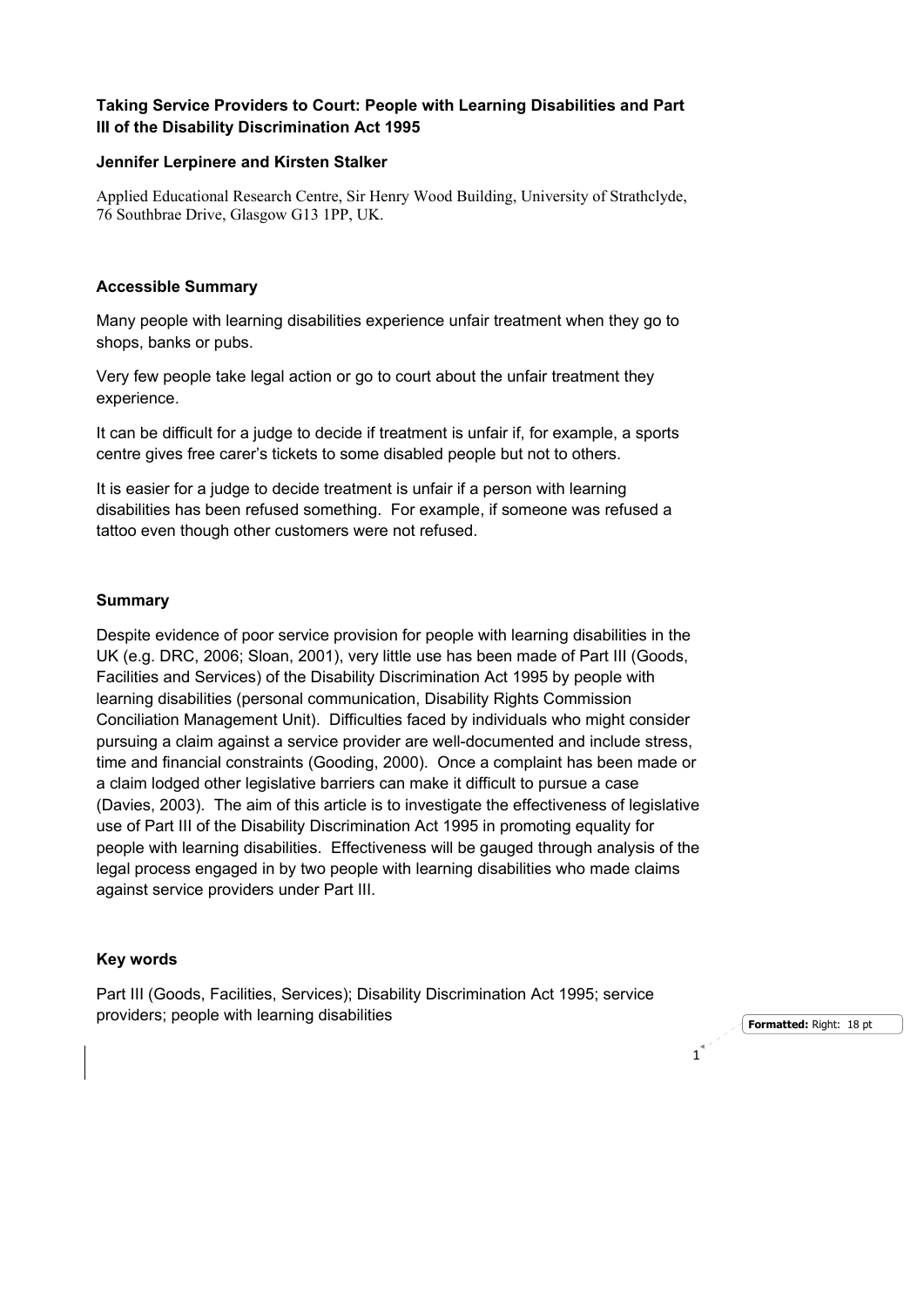#### **Introduction**

Until the Disability Discrimination Act (DDA) 1995 was introduced, legal action was little used *to enforce and promote the rights model of disability within society as a whole* (Vanhala, 2006, p564; Woodhams and Corby, 2003). The intention of the DDA 1995 is to promote equality for disabled people and Part III places a requirement on service providers to provide accessible services for disabled people. Service providers include public and commercial services such as shops, banks, libraries, GP surgeries and sports facilities which members of the public are entitled to access and use (Section 3, DDA 1995). Accessible services that people with learning disabilities may benefit from include longer appointments with GPs and accessible information, such as easy read leaflets, about services offered by banks or libraries.

Since the introduction of the DDA 1995, and with support from the Disability Rights Commission (DRC, now Equality and Human Rights Commission), the Act has been increasingly used by disabled people, with most cases relating to Part II (Employment) and Part III (Goods, Facilities and Services) of the Act though a substantial but smaller number are connected to Part IV (Education) (DRC, 2007). DRC (2007) records show that between April 2004 and June 2007, 25,117 cases were reported to the DRC under Part III (Goods, Facilities and Services) of the Act. Of these the DRC financially and legally supported 117 cases. Figures do not reveal how many of the 25,117 cases reported to the DRC were legitimate cases of discrimination and therefore it is not possible to establish the proportion of legitimate cases that were supported. Earlier figures suggest that few claims relating to goods, facilities and services are made by people with learning disabilities. Of 53 known Part III claims that were made across the UK between 1998 and 2001, 8 (6.6%) were made by people with learning disabilities (Leverton, 2002). This is a small figure compared to the numerous accounts of poor service regularly experienced by people with learning disabilities, for example, on-line (Sloan, 2001; Kolah, 2005), in banks (Livingstone, 2007) and pubs (DRC, 2001).

The figures above reveal that of the thousands of potential discrimination cases only a few are resolved through legal processes (though it is possible that some of the cases were pursued by legal teams outside the DRC). Factors such as stress and emotional upheaval (Leverton, 2002; Woodhams and Corby, 2003); having to prove oneself 'disabled' (Meager et al, 1999; Roulstone, 2003); cost (of time and finance) (Gooding, 2000; Leverton, 2002) and limited legal advice or advocacy support (Hurstfield et al, 2004; Roulstone, 2003) are prohibitive to individuals who may otherwise have pursued a claim against a service provider. Self-confidence and the

**Formatted:** Right: 18 pt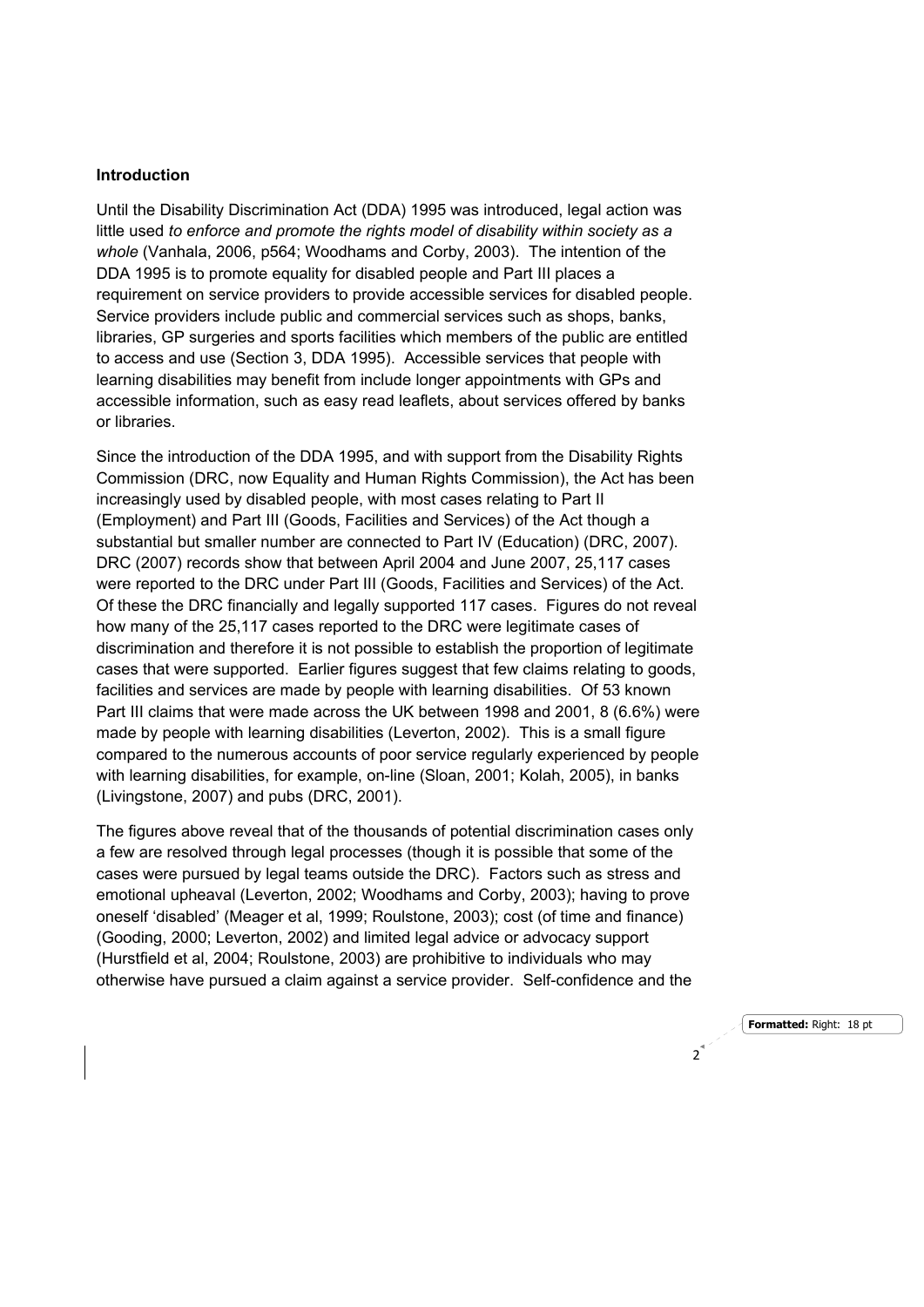availability of advice and support have been shown to facilitate individuals' pursuit of legal action against a service provider (Hurstfield et al, 2004).

Under Part III of the Act individuals can claim either that they have been treated 'less favourably' than another person or they can claim that a service provider failed to make a 'reasonable adjustment'. Under the DDA 1995, lack of knowledge of an individual's impairment is not a justifiable reason for failing to provide accessible services (DRC, 2006).

When a disabled person claims that they have been treated less favourably than another person it must be for a reason which relates to the disabled person's impairment (s20.1a) and the treatment must not be shown by the service provider to be justified (s20.1b). Less favourable treatment of a disabled person can be considered justified if *'it is reasonable, in all circumstances of the case, for [a service provider] to hold that opinion'* (s20.3b) in accordance with one of the following grounds:

- health and safety (s20.4a);
- the disabled person not being able to enter into an enforceable agreement or give informed consent (s20.4b);
- if in providing the service the service provider would no longer be able to provide services to the disabled person and/or members of the public (s20.4c/d);
- there was greater cost to the service provider to provide services to disabled people (s20.4e).

The DRC investigated a number of cases involving less favourable treatment of people with learning disabilities. In one case the landlady of a pub refused to serve a drink to a customer with learning disabilities and asked the individual to leave the premises, stating that the customer was behaving inappropriately. A companion who was with the customer at the time of the incident provided evidence which refuted the landlady's claim of inappropriate behaviour on the part of the customer with learning disabilities. The claimant was awarded £3000 for injury to feelings (DRC, 2001).

Discrimination relating to a failure to make reasonable adjustments occurs if a service provider does not take steps to change *'practice, policy or procedure which makes it impossible or unreasonably difficult for disabled persons to make use of a service which [a service provider] provides, or is prepared to provide, to other members of the public'* (s21.1). Under Part III, service providers '*should anticipate the requirements of disabled people and the adjustments that may have to be made by them*' regardless of '*whether or not they already have disabled customers*' (DRC, 2006, p44). There are two exclusions to the requirement to make reasonable adjustments. Service providers are not required to make reasonable adjustments if it will alter the nature of the trade, profession or business (s21.6), or if it exceeds prescribed maximum costs (s21.7). An example of a failure to make a reasonable

**Formatted:** Right: 18 pt

 $3^4$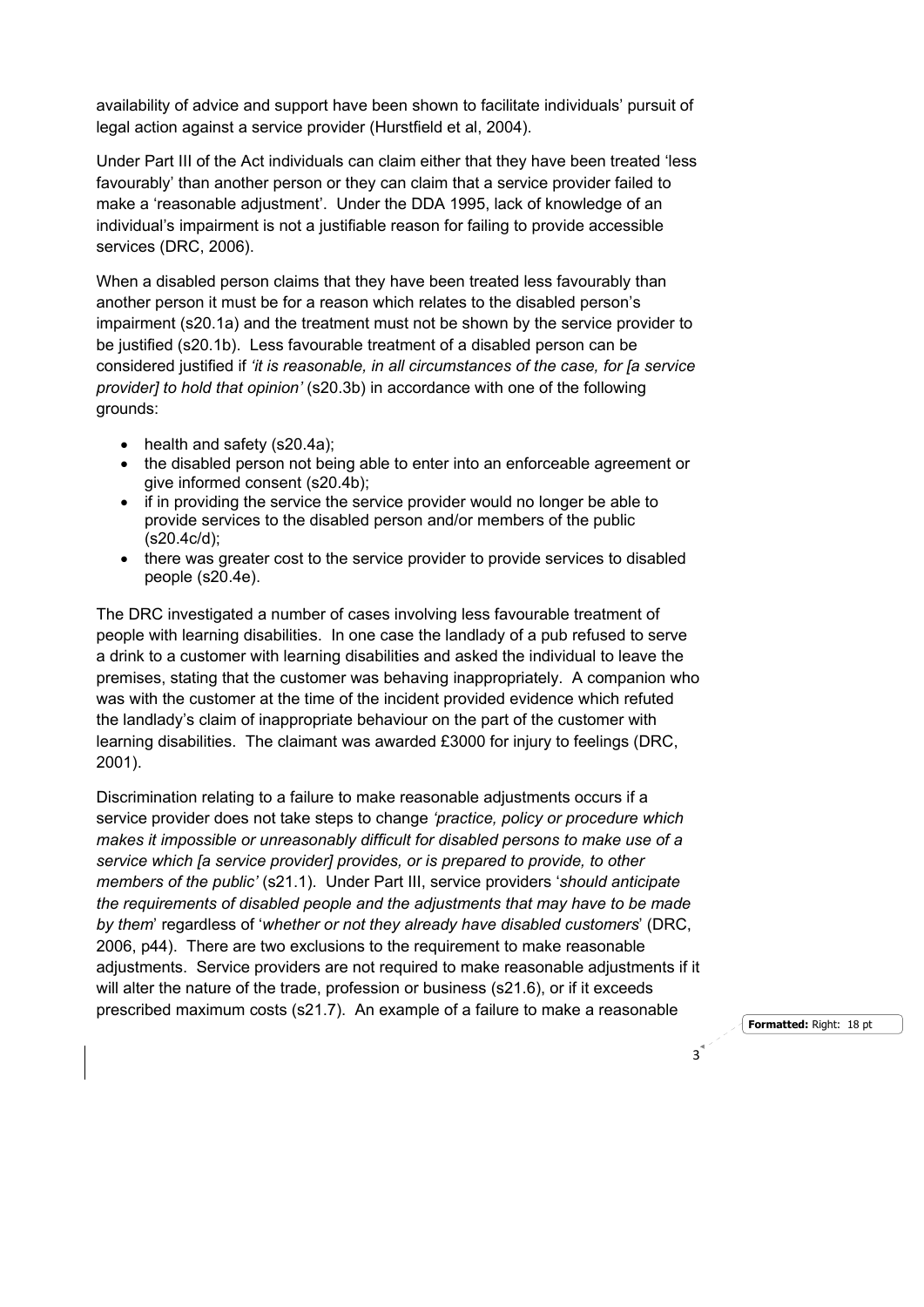adjustment for a person with learning disabilities would be a service provider's refusal to provide information in an accessible format, for example, refusing to produce accessible bus timetables.

Discriminatory treatment may at times be difficult to substantiate since bad treatment is not necessarily discriminatory (for example, if service is poor in general). To address this type of situation the DRC stated in *The Rights of Access Code of Practice* that *'where a service provider acts unfairly or inflexibly, a court may draw inferences that discrimination has occurred'* (DRC, 2006, p32).

It has been shown that service providers are largely aware of, and have met, their responsibilities to provide physical access under Part III of the DDA 1995 (Stoneham, 2006). Service providers are less aware of how to meet their responsibilities to people with learning disabilities (DRC, 2004; [authors], 2008) and often may not be aware that the services they offer are not accessible to all disabled people (Stuart et al, 2002). Similarly, there is evidence of a lack of awareness among many people with learning disabilities about the full extent of their rights under Part III of the DDA 1995. Some individuals may not realise that they are entitled to make a claim and also may not be aware that the way they have been treated is unacceptable ([authors], 2008).

Given the limited information about claims made under Part III of the DDA 1995 by people with learning disabilities, the purpose of this paper is to compare in detail the characteristics of two claims made by people with learning disabilities under Part III of the Act. The analysis will consider the impact of key characteristics on decisions made throughout the claim process and on the final outcome of the claim. The first of the two claims was an incident which took place at a local council sporting venue which was eventually resolved through mediation. The second case involved an incident where a tattooist refused to tattoo a customer with learning disabilities. This case was pursued in court.

In Case Study 1 details have been changed to protect identities. In Case Study 2 names have been changed.

## **Method**

This study was part of a wider study, funded by the Baily Thomas Trust, [authors] which aimed to:

- 1. explore knowledge and awareness of the DDA 1995 among people with learning disabilities and service providers;
- 2. identify action taken by people with learning disabilities (with support) in relation to mediation and litigation under Part III of the Act;

 $4^4$ 

**Formatted:** Right: 18 pt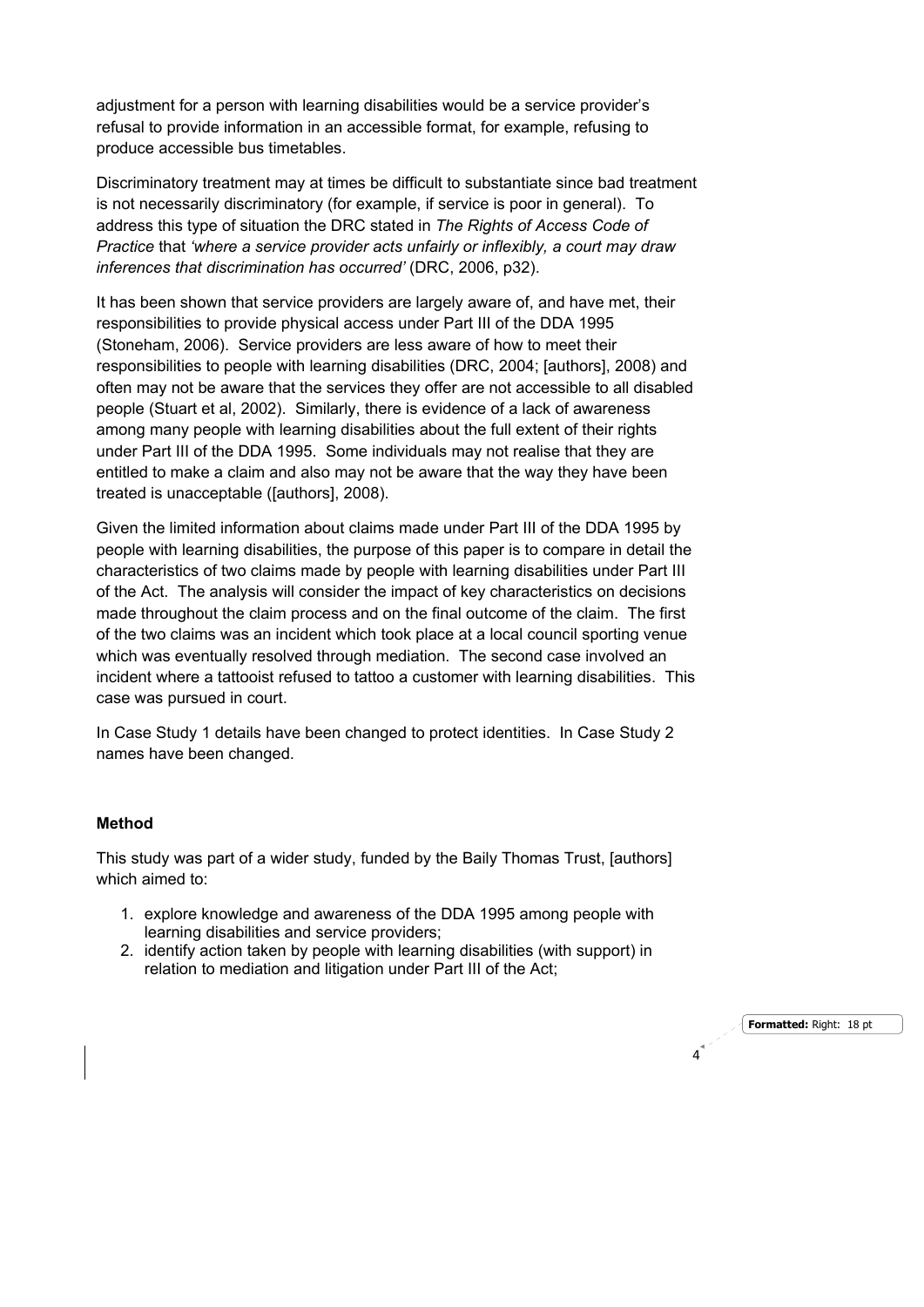- 3. identify barriers associated with the legislation or its implementation in relation to people with learning disabilities and the provision of goods, facilities and services, and how these might be overcome;
- 4. make policy and practice proposals for improving awareness and implementation of the Act.

To meet these aims a literature search, focus groups and interviews were carried out. Focus groups were arranged through disability organisations in Scotland and were carried out with adults with learning disabilities and parents of adults with complex needs. Key informant interviews were carried out with 14 service providers including some major UK service providers across leisure, retail and health sectors. Six key informant interviews were carried out with representatives from disability organisations.

In-depth interviews were used to gather information relating to the two discrimination claims that are the focus of this paper. Participants for this strand of the research were recruited through the DRC Conciliation and Mediation Unit and the Legal Team. For the first case study (relating to the sporting venue) an interview was carried out with the claimant's litigation friend. For the second case (the tattoo incident) a group interview and discussion took place with the claimant, her mother, two support workers and the claimant's advocate. Data was collected about: each incident and the circumstances of discrimination; the process and events leading up to the court hearing or mediation session; the circumstances and process of the court hearing or mediation session; and the outcomes of each case. From the time of the incident each case took approximately two years before it was heard at court or mediation.

The study was approved by the University of Strathclyde Ethics Committee.

## *Case Study 1. The Sports Venue*

Anthony went to the local council's sports venue to buy two tickets for a forthcoming event which he and his wife wished to attend. He told the ticket salesperson that he would require a seating area suitable for his wife who used a wheelchair. Anthony was informed that there would only be a charge for one ticket since there was no charge for carers' tickets. Anthony then asked for two further tickets, under the same scheme, for his brother and his brother's carer. Anthony's brother, Samuel, had severe learning disabilities and did not use a wheelchair. Anthony was advised that Samuel was not entitled to a free carer's ticket since the free carers' ticket policy only applied to people who used wheelchairs. Anthony stated that Samuel always attended events with a carer and could not otherwise attend.

Anthony did not raise a complaint at this point but when he received a local council services evaluation survey later that week, Anthony wrote an account of the incident

**Formatted:** Right: 18 pt

 $\overline{\mathbf{5}}^*$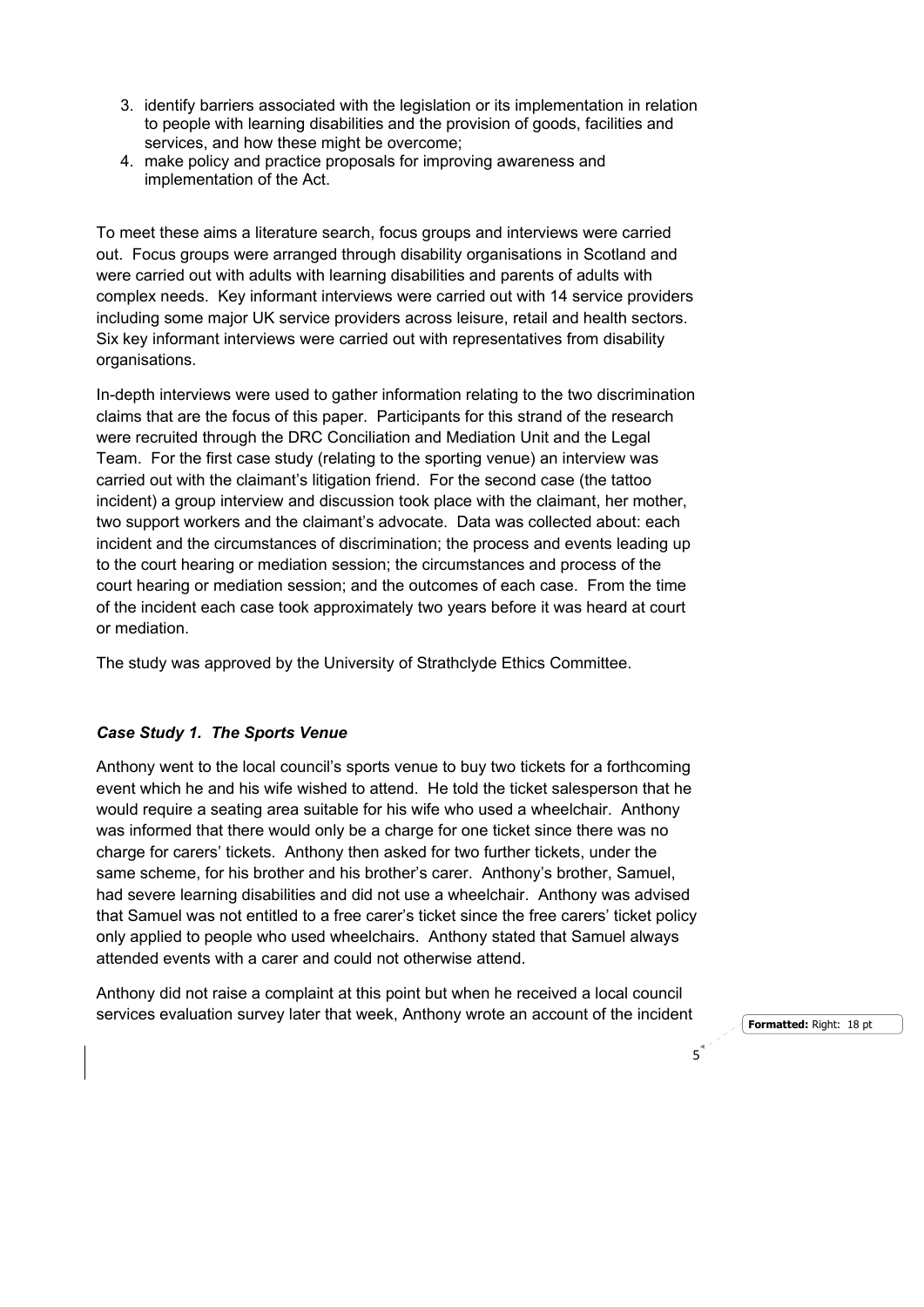at the sports venue. The incident was quickly brought to the attention of the local MP who wrote to Anthony stating that the issue would be addressed immediately. A senior local council official wrote to Anthony stating that *'the background to this [policy] was that the accompanying person could assist in evacuating the person [using a wheelchair] in case of a fire alarm or emergency'* and that the council would look into Anthony's request to extend the policy to people with learning disabilities. Three months later, after becoming frustrated by the lack of progress in the development of the sports venue's disabled access policy, Anthony carried out an internet search to find out what further action he could take. Anthony learned about the DRC's Casework service and a few weeks after contacting the service a caseworker was assigned to investigate the incident.

The DRC caseworker wrote to the manager of the sports venue outlining Anthony's concerns and included a request to resolve the situation through conciliation. Following a response from the sports venue manager the caseworker indicated to Anthony that it would not be possible to show that in offering wheelchair users a free carer concession, the sports venue was discriminating against Samuel. Anthony disagreed with this and convinced the caseworker to pursue the case. Anthony successfully applied to become Samuel's litigation friend, and on Samuel's behalf filed a court action against the council which was responsible for running the sports venue. Over a year later, during which time evidence and defences were prepared and preliminary meetings were attended, the DRC approached Anthony and Samuel to discuss the possibility of using mediation rather than a court hearing to resolve the dispute. Anthony was disappointed maintaining that the incident was a clear case of discrimination but the DRC indicated that if the council won this would send the wrong message to other similar venues.

The mediation session took place three months later. Anthony thought that the council seemed surprised and unaware of the earlier offer of conciliation made by the DRC which suggests that the sports venue manager had not discussed the case with senior council officials. Although Anthony intimated that the mediation session generally proceeded on terms and conditions set out by the council staff and their legal team, he felt the council was engaged with the process, listening to advice from the DRC and claimants. They were agreeable to changing the policy. Mediation concluded with an agreement that the council would develop a new disabled access policy which incorporated free carer tickets for people with learning disabilities. The draft policy would be made available for public consultation. In addition, free carer tickets were made available to Samuel with immediate effect.

Anthony considered the new disabled access policy, which was published approximately a year later, to be a thoroughly researched, comprehensive document. He felt it had taken on board many of the points raised at mediation, including collaborative development with nearby councils and widespread consultation.

**Formatted:** Right: 18 pt

 $6<sup>4</sup>$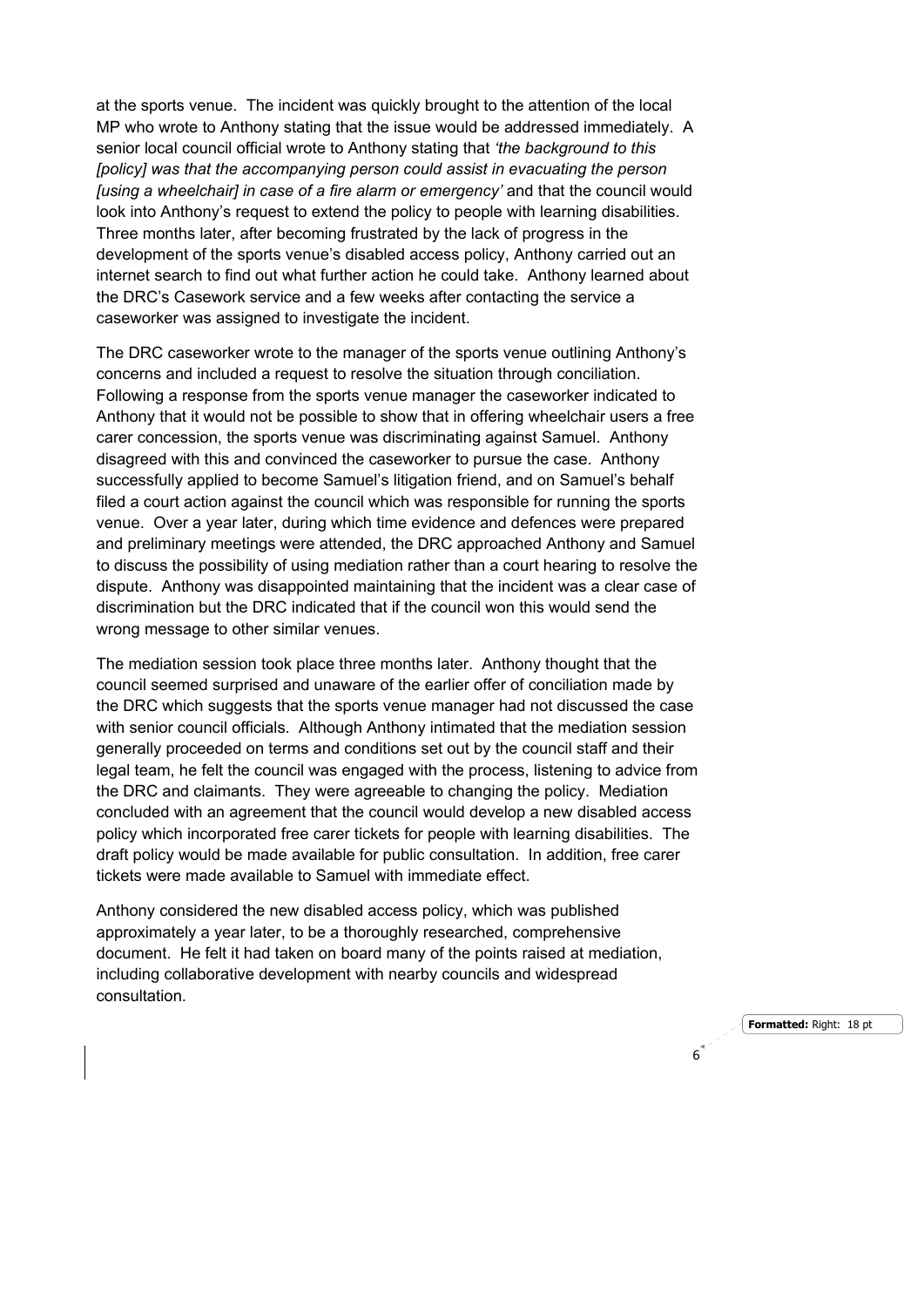### *Case Study 2. The Tattoo Incident*

Sarah had planned to get a tattoo whilst she was on holiday. At a tattoo shop Sarah spent some time choosing a tattoo. Once she had made a decision, Sarah's father showed the tattooist the image she had selected. The tattooist responded *'We don't do people like that'*. It was explained to the tattooist that Sarah was over 18 and could legally have a tattoo, and indeed had one already, but the tattooist started to argue and shout. The tattooist phoned a second man to attend the scene, purportedly his father (though the family suspected he was the owner of the establishment), at which point Sarah and her family decided to leave the shop. The second man arrived and shouted after Sarah and her family as they walked away from the shop. The embarrassing and frightening nature of this incident, along with a threat by the second man to phone the police, prompted the family to phone Sarah's advocate.

Sarah's advocate advised the family to obtain details of the tattooist's name, and the name and address of the business. Sarah's father returned to the establishment to get these details though the tattooist refused to provide them. The advocate also suggested that the family write down everything they could remember about the incident.

When Sarah returned home from holiday her advocate suggested she write to the tattoo company. Sarah and her advocate wrote separately to the proprietor but after a few attempts when neither received a reply Sarah contacted the DRC. The DRC received no response to their requests for conciliation and a few months later a summons to court was sent to the tattooist. He responded, through a lawyer, that Sarah *'lacked the capacity to make a judgement'* and that *'he wouldn't be able to give [Sarah] a tattoo because of her condition'* (Sarah's Advocate).

During the court hearing which took place several months later, Sarah was asked to confirm that she was able to make her own decisions. This served two purposes, one, to ensure that Sarah did not need a litigation friend and, two, to refute the defendant's claim that Sarah lacked the capacity to make decisions. The judge spent time talking to Sarah, getting to know her and how the Talker she used to communicate worked. The second claim made by the defendant - that for health and safety reasons Sarah could not receive a tattoo - did not stand in court since Sarah had a tattoo at the time of the incident. According to the judge the defendant did not provide any suitable evidence in court and was considered to have created a smokescreen surrounding his defence. The judge believed that the defendant lied to cover up his lack of response to letters he had received from Sarah, her advocate and the DRC, creating a story about a car fire destroying letters. The defendant also suggested *'that [Sarah's] father was abusive and made communication impossible'* (Judgement) which the judge considered to be highly unlikely. In his Judgement the

**Formatted:** Right: 18 pt

 $7<sup>4</sup>$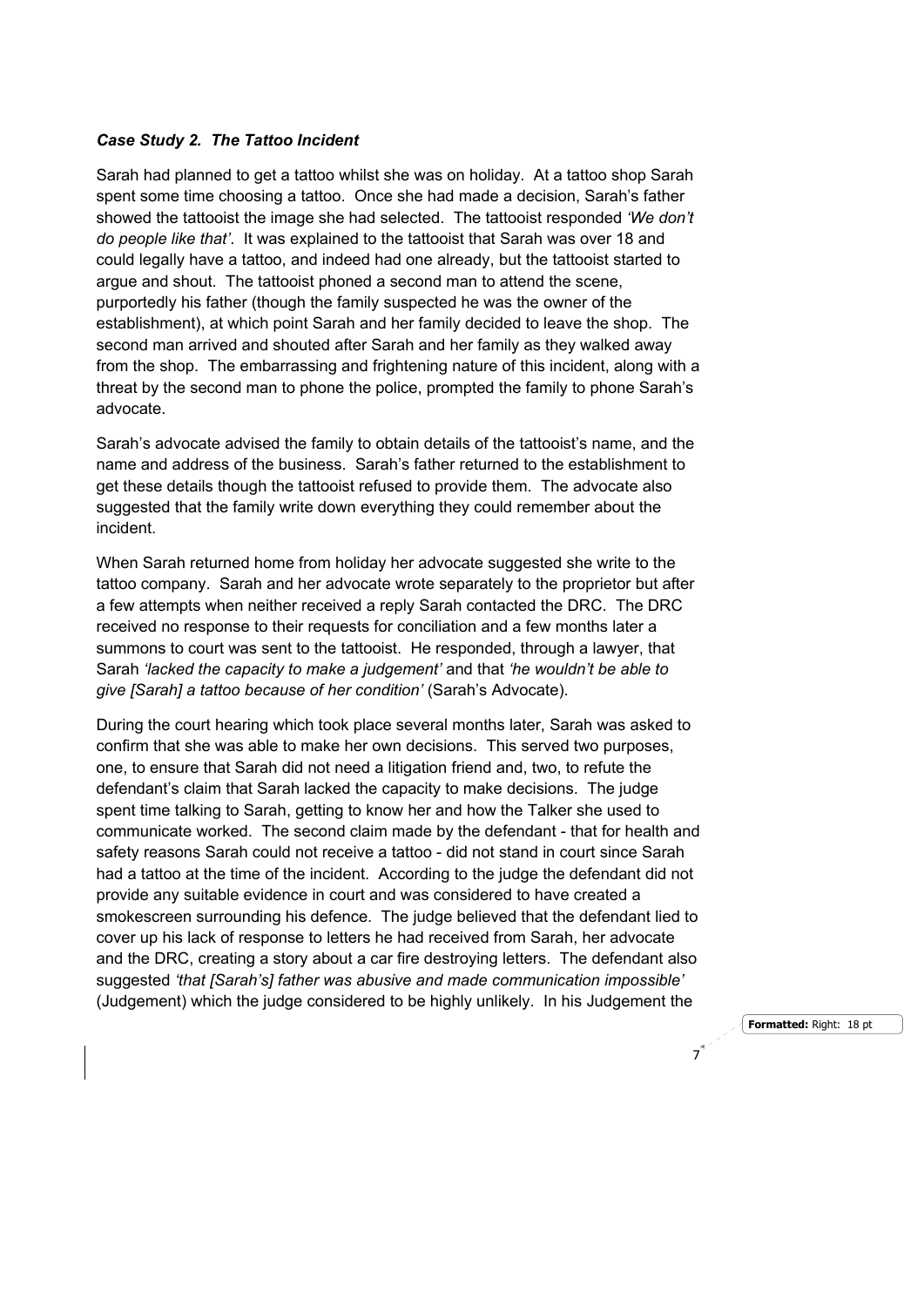judge stated *'A declaration of discrimination is appropriate'*. He also decreed that a copy of the Judgement should *'be sent to the local newspapers in the hope that through publicity any remaining prejudice against disabled people may be outlawed'* (Judgement).

## **Case Study Analysis and Discussion**

The key characteristics of each case, as outlined in Table 1, will form much of the focus of the analysis. Details from each case will be used to illustrate the influence of these characteristics during the legal process.

|  | Table 1: Key characteristics of disability discrimination claims |
|--|------------------------------------------------------------------|
|--|------------------------------------------------------------------|

|                    | Sports venue case                                                                   | Tattoo case                                                                                                                        |
|--------------------|-------------------------------------------------------------------------------------|------------------------------------------------------------------------------------------------------------------------------------|
| Case<br>complexity | Complex                                                                             | Simple                                                                                                                             |
| Claim              | Less favourable treatment                                                           | Less favourable treatment                                                                                                          |
|                    | Focus of claim Defendant's policy                                                   | Defendant's actions/attitude                                                                                                       |
| Defence            | Not failing to make a<br>reasonable adjustment                                      | Justification of less favourable<br>treatment:<br>Lack of capacity to enter into an<br>enforceable agreement;<br>Health and safety |
| Comparator         | Claimant: Other groups of<br>disabled people<br>Defendant: Members of the<br>public | Members of the public                                                                                                              |
| Assessment         | Health and safety<br>assessment carried out                                         | No assessment carried out                                                                                                          |
| Outcome            | Change in venue policy                                                              | Ruling that defendant's behaviour was<br>discriminatory                                                                            |

## *Nature of the Claim*

In the sports venue case the claimants maintained that Samuel had been treated *less favourably* than another group of disabled people, that is, those who used wheelchairs. Rather than justifying the claim that the policy was an example of less favourable treatment the council maintained, under Section 21.1 of the Act, that they had **not** failed to make a reasonable adjustment because the free carer ticket policy had not made it *impossible or unreasonably difficult* for Samuel to attend events.

**Formatted:** Right: 18 pt

 $\mathbf{g}^*$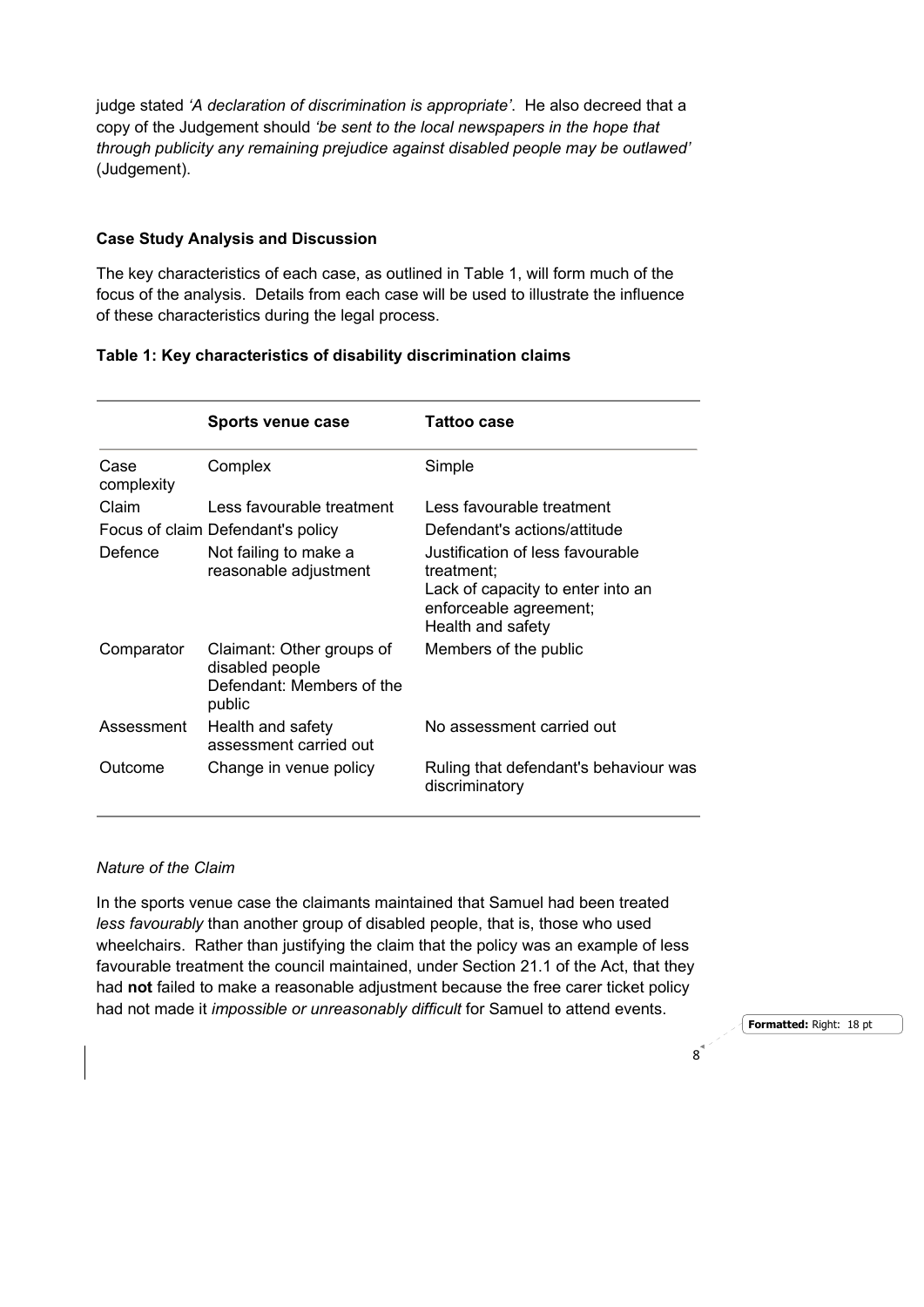The council claimed that they were not legally obliged to make a reasonable adjustment by offering free carer ticket concessions for Samuel.

This line of defence is weak for two reasons. One, it makes the assumption that because the claimant was able to move about freely he was able to attend sports events on his own. Two, using the defence of reasonable adjustment is inconsistent with the health and safety purpose of the policy. The policy was implemented to ensure that in the event of an emergency the carer would take responsibility for escorting the wheelchair user from the building. A more appropriate defence for the council would have been to indicate why people with learning disabilities did not require a free carer's ticket for health and safety reasons.

Although the claim of *less favourable treatment* was undisputed in the tattoo case the defendant attempted to defend his actions. The defendant claimed that Sarah was unable to enter into an enforceable agreement (s20.4a); and that for health and safety reasons he was unable to tattoo Sarah (s20.4b). The first claim is consistent with Hurstfield et al's (2004) finding that under Part III of the DDA defendants are likely to overstate the effects of impairment. The judge however spent time communicating with Sarah via her Talker and was satisfied that she was able to enter into an enforceable agreement. Sarah already had a tattoo so the latter defence did not stand in court.

## *Comparator*

Inextricably linked to a claim is the comparator against whom the case is judged (Davies, 2003). In the sports event case claimants felt they had been discriminated against compared to other disabled people, specifically wheelchair users. The defendants however stated that the claimant had not been discriminated against compared to the general public. The initial reluctance of the DRC caseworker to pursue this case highlights the difficulty that can arise around selecting an appropriate comparator and the importance of the comparator to the nature of claim. If a judgement had been made that the appropriate comparator for the case was the general public who attended the venue (which would include other groups of disabled people) this would have reduced the likelihood of the case being won by the claimants. It seems likely that the caseworker felt there was a possibility that the council's line of reasoning may be accepted by a judge.

In the tattoo case the defendant did not dispute the claim of refusal to provide a service which was offered to other customers: therefore he implicitly agreed that the appropriate comparator was the general public who may use his service.

*Assessment* 

**Formatted:** Right: 18 pt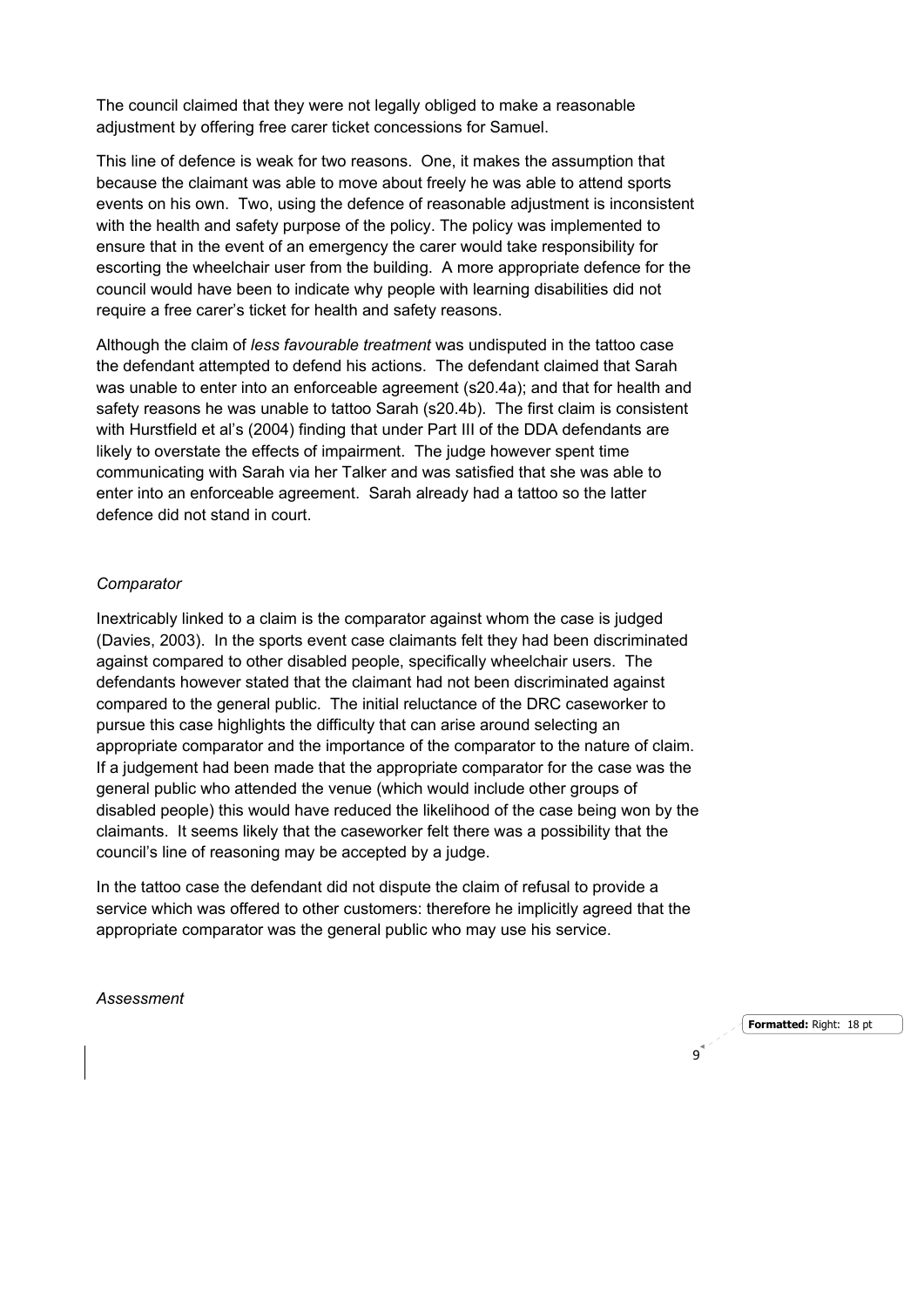It has been recommended by LJ Pill that 'proper' risk assessments, those which are thorough and take into consideration all available information, should be carried out when considering Part II (Employment) cases (Davies, 2003). Applying this reasoning to Part III of the DDA would necessitate the mediator or judge deciding whether the council (sports venue case) or tattooist had carried out a thorough assessment of their service provision.

It can be assumed that the council did carry out an assessment which led to them to introduce the free carers' tickets policy for wheelchair users. Information gathered from the local fire brigade and an organisation for people with learning disabilities by the claimant however indicated that the council could have conducted a more thorough assessment. The local fire brigade advised the claimants that people with severe learning disabilities should be accompanied by carers because they:

… *would be unaware of the emergency procedures and therefore unable to follow the fire safety guidance provided by the staff. … [and] there is the potential that this may compromise the safety of others. … The potential problems would be alleviated if [venues] encouraged the policy that clients with severe learning disabilities were accompanied by a carer.* (Fire Brigade)

It does not seem unreasonable that the council could have approached the fire brigade for advice, particularly since the venue is subject to annual fire safety checks by the fire brigade. It could be argued that the fire brigade also has a responsibility to raise awareness about the importance of carers' attendance for people with learning disabilities.

In response to the initial complaint raised by Anthony the council claimed to have contacted an organisation for people with learning disabilities for advice. Anthony contacted this organisation and they advised him that they recommended to service providers that people with learning disabilities should not pay for carers' tickets on the grounds that service providers did not ask individuals to pay for other reasonable adjustments such as ramps. Anthony reasoned that if the council had been aware of the information provided by the fire brigade and the organisation for people with learning disabilities then they would not have disputed his claim.

In the tattoo case the defendant's attitude towards and awareness of disabled people were particularly poor and are likely to have had a significant impact on his actions and behaviours towards Sarah and her family. As well as the aggressive manner that the tattooist adopted towards Sarah's family, he ignored Sarah and instead chose to speak to her father. He did not conduct an assessment of either of the areas that formed his defence, that is, Sarah's ability to decide whether she wanted a tattoo or the health and safety implications of giving a tattoo. It is likely that he was not aware that an assessment might have been appropriate.

**Formatted:** Right: 18 pt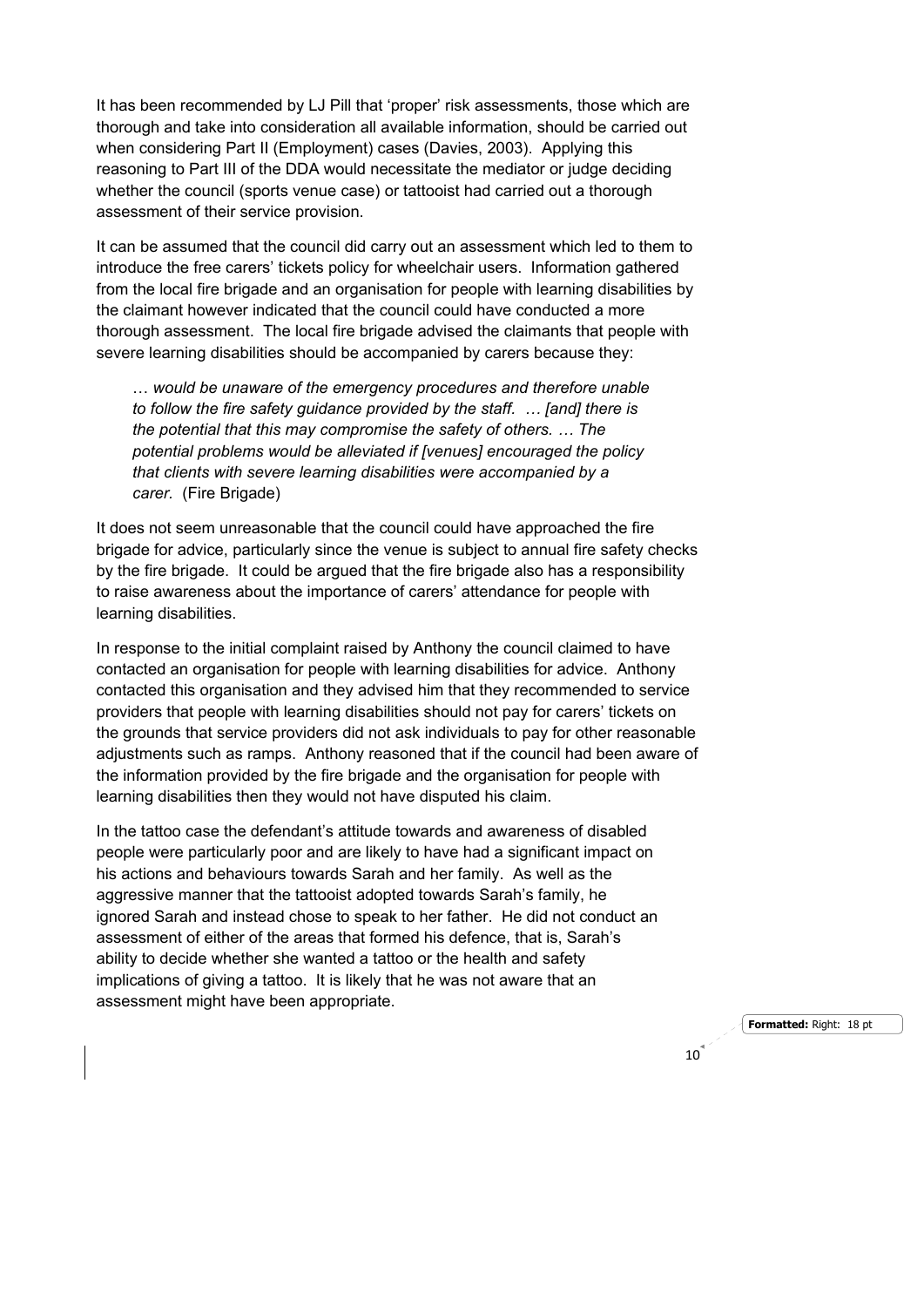## *Outcome*

Research has shown that claimants are often dissatisfied with the outcomes of conciliation of cases under Part III of the DDA (Hurstfield et al 2004). In the sports venue case however, although the claimant was dissatisfied with several aspects of mediation, he was pleased that the council had changed their policy to include all disabled people which widened access to the venue for disabled people. Similarly, Hurstfield et al (2004) reported that while defendants were likely to comply with injury to feelings payments, claimants felt it was unlikely that the defendants' attitude would change. This same set of circumstances was apparent in the tattoo case. A ruling of discrimination was made against the defendant but the claimant felt it was unlikely that the defendant's attitude towards disabled people would change.

### **Conclusion and Recommendations**

The different degrees of complexity of each case influenced the legal path pursued (though not the length of time for the case to be resolved). The current study follows patterns that have been identified by Hurstfield et al (2004): that is, the simple (tattoo) case was taken to court and the complex (sports venue) case was resolved through mediation. Roulstone (2003) has criticised the DRC for supporting (in court) only cases which are obvious infringements of the DDA 1995 stating that this may '*raise the threshold of harm*' for a case to be taken to court (p125). Opportunities to raise public awareness of some of the more complex discriminatory issues and set a legal precedent in a public, high profile setting are also lost. Some of the issues relating to more complex cases may be settled by paying close attention to the nature of the claim and the associated comparator and by taking note of the thoroughness of the service provider's assessment prior to implementing policy or providing or refusing services (Davies, 2003).

It is clear however that some improvements to legal and support processes are required if discrimination cases involving people with learning disabilities are to be effectively resolved. Further action is also necessary to prevent discriminatory incidents occurring in the first place.

To improve the legal process and make it more accessible to people with learning disabilities it is suggested that:

• Part III legal cases should, like those brought forward under the Education and Employment provisions of the Act, go to tribunals rather than courts. This would be more accessible, in part, because tribunal staff receive training in equality issues and (unlike courts) can, for example, instruct service providers and their employees to undertake disability equality training.

**Deleted:** 

**Formatted:** Right: 18 pt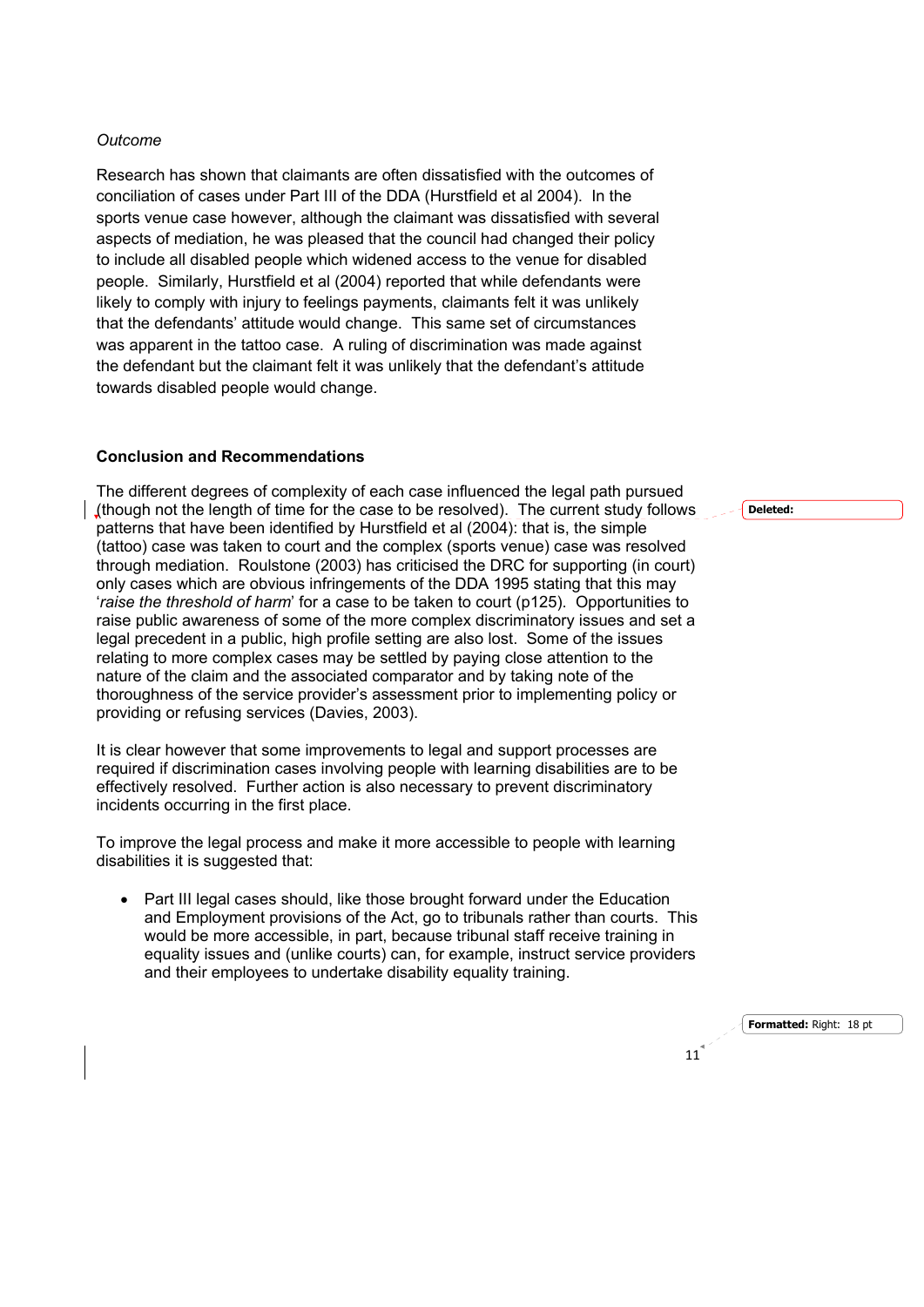• Stronger enforcement and penalties are required to improve compliance with the law. For example, confidentiality clauses should not be allowed where cases are settled out of court. A number of large settlements in England have not been made public (personal communication, EHRC). Fear of adverse publicity is likely to improve compliance.

Service providers should be encouraged to comply with disability discrimination law. This may be achieved in the following ways:

- Disability discrimination law should provide examples of reasonable adjustments, such as producing accessible information, which service providers can make to improve access for people with learning disabilities.
- Service providers should take greater responsibility for ensuring they comply with their responsibilities under the disability discrimination acts. For example, by consulting documents such as *Valuing People Now* (HM Government, 2009).
- Umbrella agencies and large voluntary organisations should take a stronger lead in encouraging compliance. For example, Scope collaborated with architects' and surveyors' organisations to conduct audits of physical access, awarding a kite mark to agencies meeting required standards.
- Enforcement strategies are needed to ensure that service providers are meeting their responsibilities under Part III of the Act. This role should be undertaken by mainstream inspection agencies so that disability equality becomes embedded within organisational culture, like Health and Safety inspections.

Improved support for people with learning disabilities could take the form of:

• A Disabled People's Advocacy Service, contracted to the voluntary sector. Such an advocacy service would promote access to services generally and to legal services in particular, and must fully include those with learning disabilities.

Statutory and voluntary organisations working with people with learning disabilities and/or family carers should actively promote and educate people about the Act. This could be done by making written, audio and visual information available (such as that provided by EHRC or the useful Mencap (2004) leaflet) and organising workshops.

# **References**

Davies, J. (2003) A cuckoo in the nest? A 'range of reasonable responses', justification and the Disability Discrimination Act 1995, *Industrial Law Journal*, *32* (3), 164–184

**Deleted:** 

**Formatted:** Right: 18 pt

 $12<sup>4</sup>$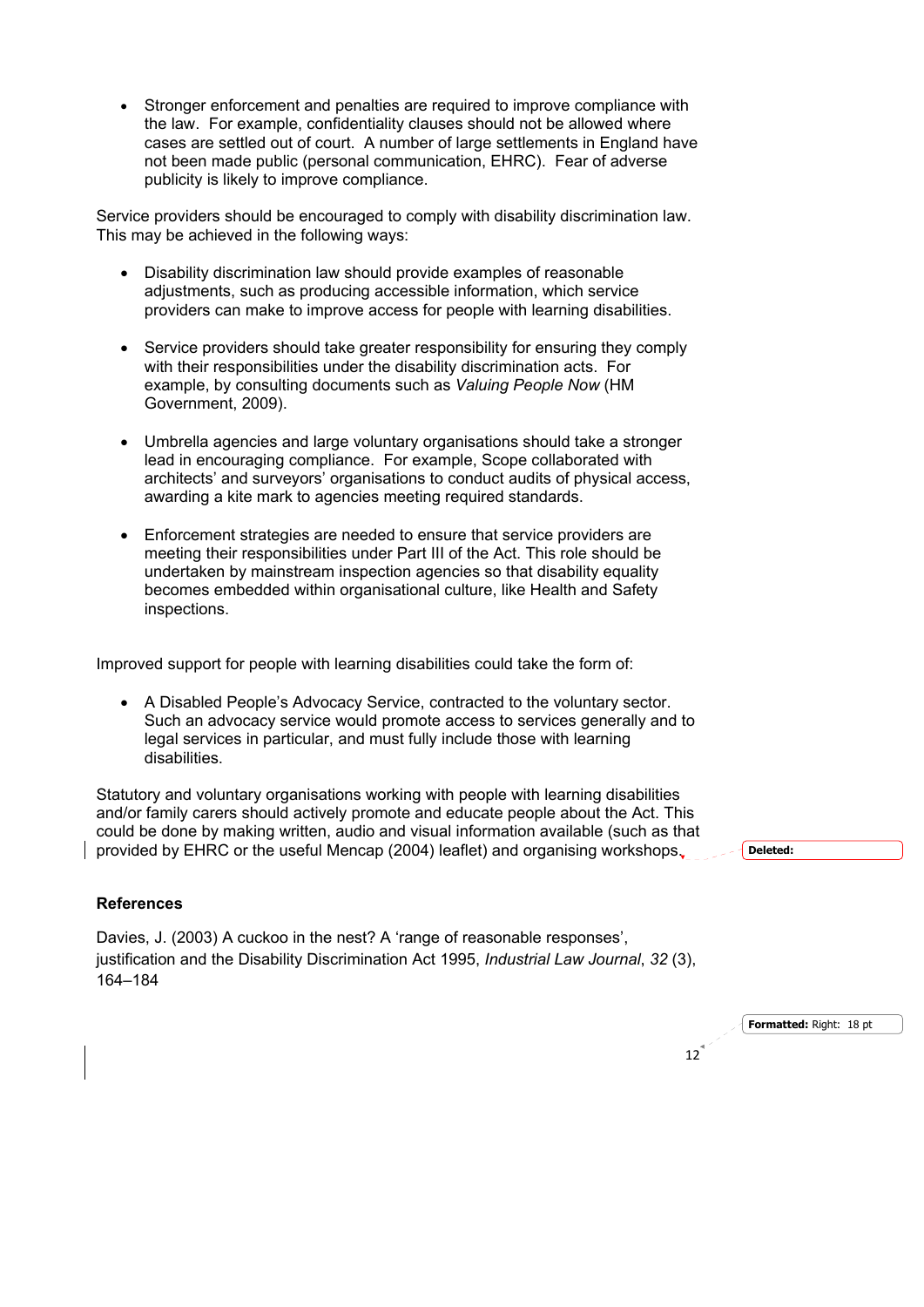DRC (2001) Pub refuses to serve customers with learning difficulties. http://83.137.212.42/sitearchive/DRC/the\_law/drc\_legal\_cases/impairment/learning [difficulties/pub\\_refuses\\_to\\_serve\\_customer\\_.html](http://mc.manuscriptcentral.com/LongRequest/bld?TAG_ACTION=DOWNLOAD_FILE_BY_NAME&DOCUMENT_ID=5897526&FILE_TO_DOWNLOAD=http://83.137.212.42/sitearchive/DRC/the_law/drc_legal_cases/impairment/learning_difficulties/pub_refuses_to_serve_customer_.html-withlinks.htm&FILE_KEY=196121983&FILE_NAME_KEY=26548277&DOWNLOAD=TRUE&FILE_TYPE=DOCUMENT&DOCUMENT_HASHCODE=529420427&SANITY_CHECK_DOCUMENT_ID=5897526) , accessed September 2008

DRC (2004) *Good Signs. Improving signs for people with a learning disability*. DRC

DRC (2006) Code of Practice. Rights of Access: services to the public, public *authority functions, private clubs and premises*. London: The Stationery Office

DRC (2007) *DRC Legal Achievements: 2000-2007*. DRC

Gooding, C. (2000) Disability Discrimination Act: from statute to practice. *Critical Social Policy*, **20** (4), 533-549

HM Government (2009) Valuing People Now: a new three-year strategy for people with learning disabilities. COI

Hurstfield, J., Meager, N., Aston, J., Davies, J. Mann, K., Mitchell, H., O'Regan, S. and Sinclair, A. (2004) *Monitoring the Disability Discrimination Act (DDA) 1995: Phase 3.* Department for Work and Pensions

Kolah, A. (2005) Does your website comply with legal requirements for accessibility. *Interactive Marketing*, **7** (1), 65-71

Leverton, S. (2002) *Monitoring the Disability Discrimination Act 1995 (Phase 2), Inhouse report 91*, HMSO: Department for Work and Pensions

Livingstone, J. (2007) *Banking Matters to Me*. Friends Provident

Meager, N., Doyle, B. Evans, C. Kersley, B. Williams, S., O'Regan, S. and Tackey, N.D. (1999) *Monitoring the Disability Discrimination Act (DDA) 1995*. Department for Education and Employment Research Report No. 119

MENCAP (2004) *Know your Rights: the Disability Discrimination Act and how it affects you*, London: MENCAP

Roulstone, A. (2003) The Legal Road to Rights? Disabling Premises, Obiter Dicta and the Disability Discrimination Act 1995, *Disability and Society*, **18** (2), 117-131

Sloan, M. (2001 (2)) Web Accessibility and the DDA, *The Journal of Information, Law and Technology* [electronic journal]

Stalker K. & Lerpiniere J. (2008) Rights and Responsibilities: The Disability Discrimination Act (1995) and Adults with Learning Disabilities. Glasgow: University of Strathclyde.

Stoneham, J. (2006) Heritage: Open to All? *Green Places*, March, pp22-24

**Formatted:** Right: 18 pt

 $13^{^4}\,$